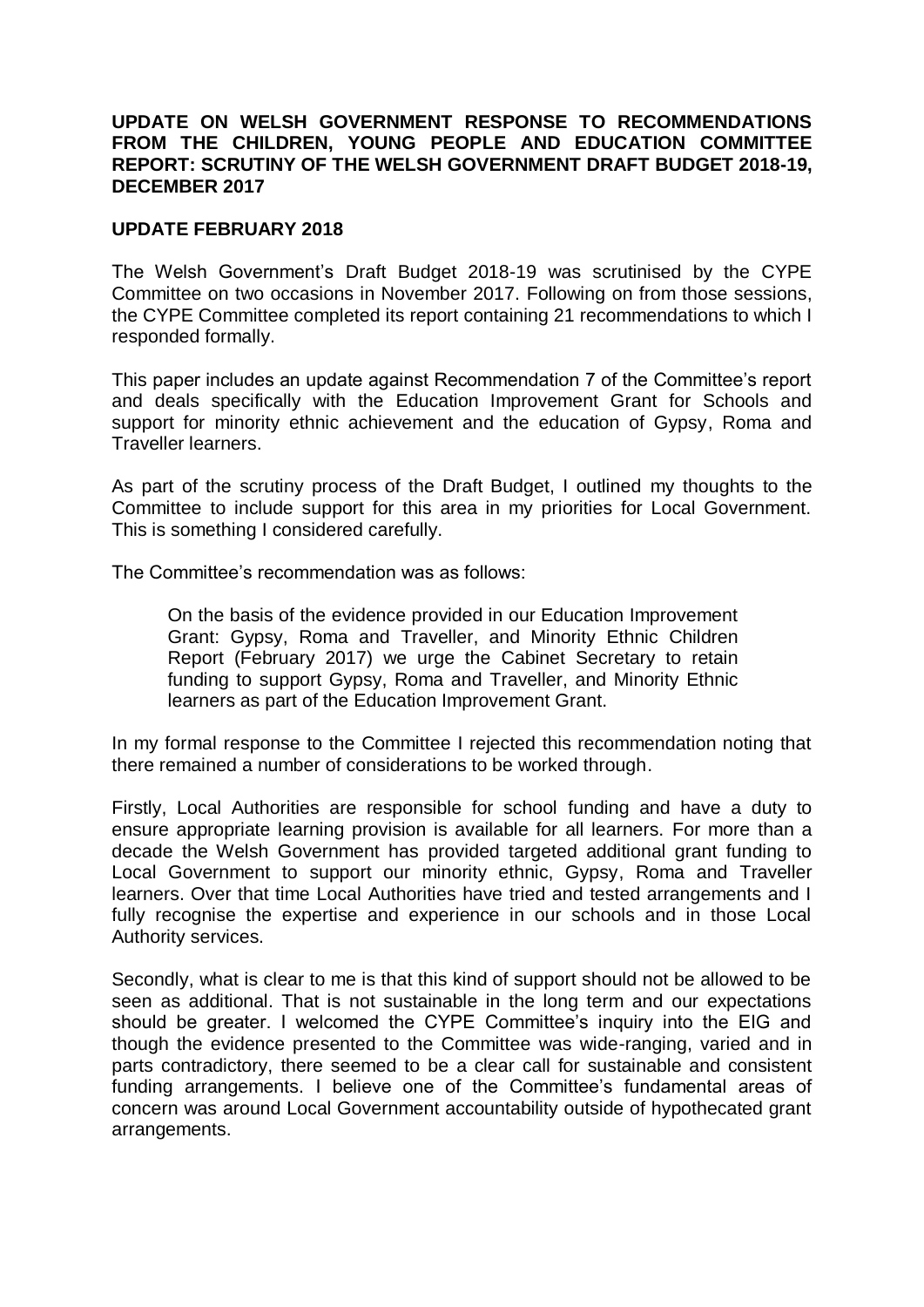Local Government has long called for dehypothecation of grant funding, simplified arrangements, greater flexibility to deliver services and manage the pressures they have. These are Local Authority services and the Local Government Settlement remains the most sustainable way to fund core delivery.

And lastly, in prioritising funding to Local Government for schools, all Cabinet Secretaries and Ministers have had to make difficult decisions and consider a range of services and the ways they are funded.

I believe it is right and appropriate, therefore, that I have given due consideration to this matter as part of our whole government approach to support Local Government in discharging their duties. That is why I have written to the WLGA Leader on this matter over the past months. I have clarified my expectations, provided information to support their planning and have subsequently welcomed the assurances the Leader has provided on behalf of Local Government that they will continue to prioritise support for vulnerable learners from an early age including our minority ethnic, Gypsy, Roma and Traveller learners.

In seeking to deliver against these assurances, however, I have been made aware that some Authorities, specifically Cardiff, Newport and Swansea, which are the main centres of higher population density for these learners, have identified they will be negatively impacted on what they feel to be distributional issues.

Whilst I have been clear that this is not a grant transfer and not subject to the same processes, we are sympathetic to the representations made to us and have been working with the WLGA to find a solution.

I am pleased to say that we have agreed an additional £5 million from Reserves for 2018-19 which will alleviate the impact on our main urban authorities and we have confirmed the allocations in writing with the Chief Executive Officers; I understand this has been welcomed.

Moving forwards, in 2018-19 we wish to work with the main urban areas of Cardiff, Newport, Swansea and Wrexham to support them in preparing for the future delivery of support for minority ethnic and Gypsy, Roma and Traveller learners.

As we work with those authorities and the WLGA I am keen that we make the most of this opportunity to make progress against the policy approach the Welsh Government outlined in 2014.

Our policy statement highlighted that the then funding arrangements were not sustainable and Authorities needed to increase collaboration and partnership working in order to deliver services against growing need and pressured budgets in future. Estyn's evidence to the Committee indicated no significant change in delivery arrangements, despite placing the funding within a clear regional approach.